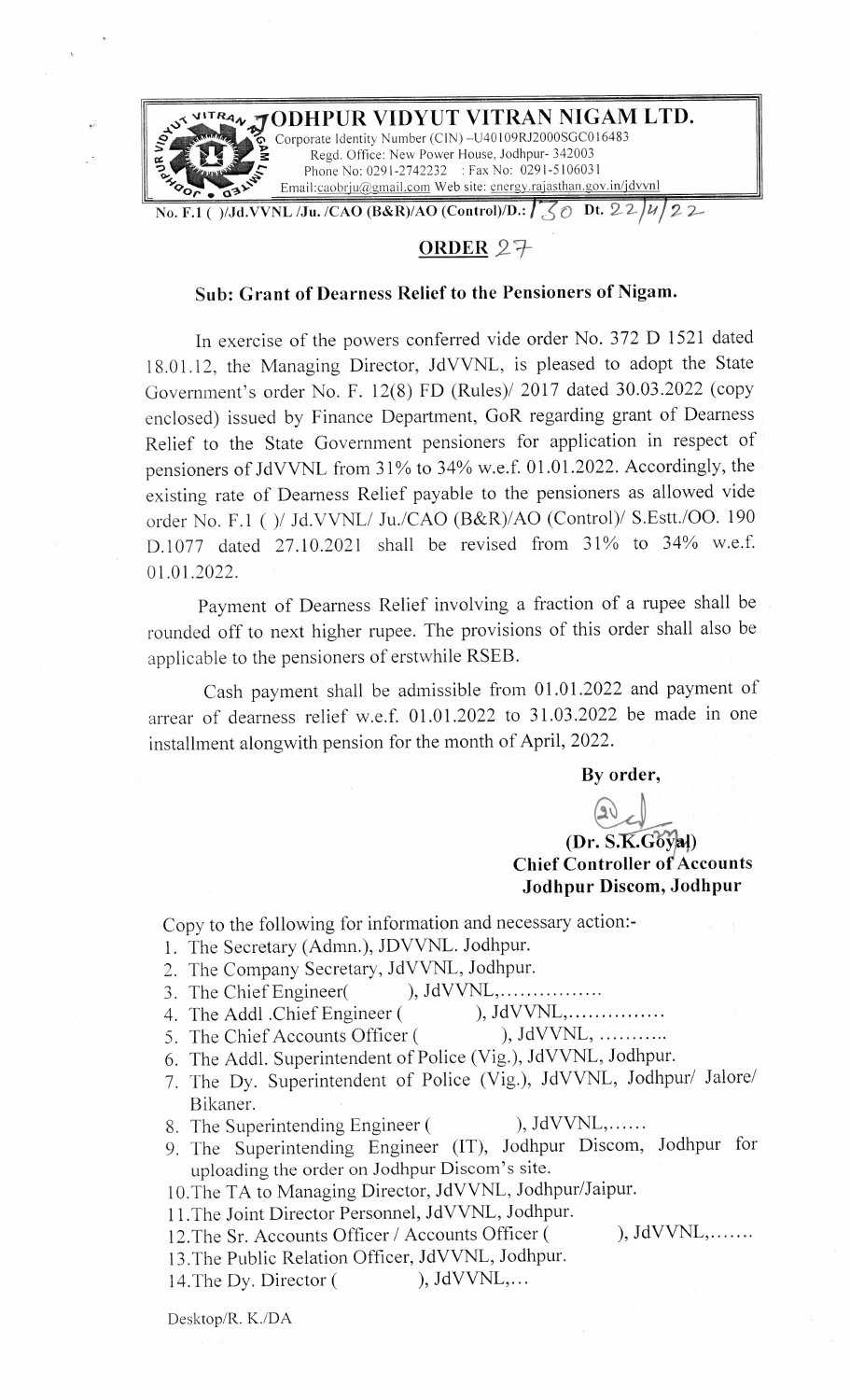15. The Executive Engineer (<br>16. The Personnel Officer (

 $\ddot{\phantom{a}}$ 

 $\bigoplus_{\mathcal{H}}$ 

Accounts Officer (Control) Jodhpur Discom, Jodhpur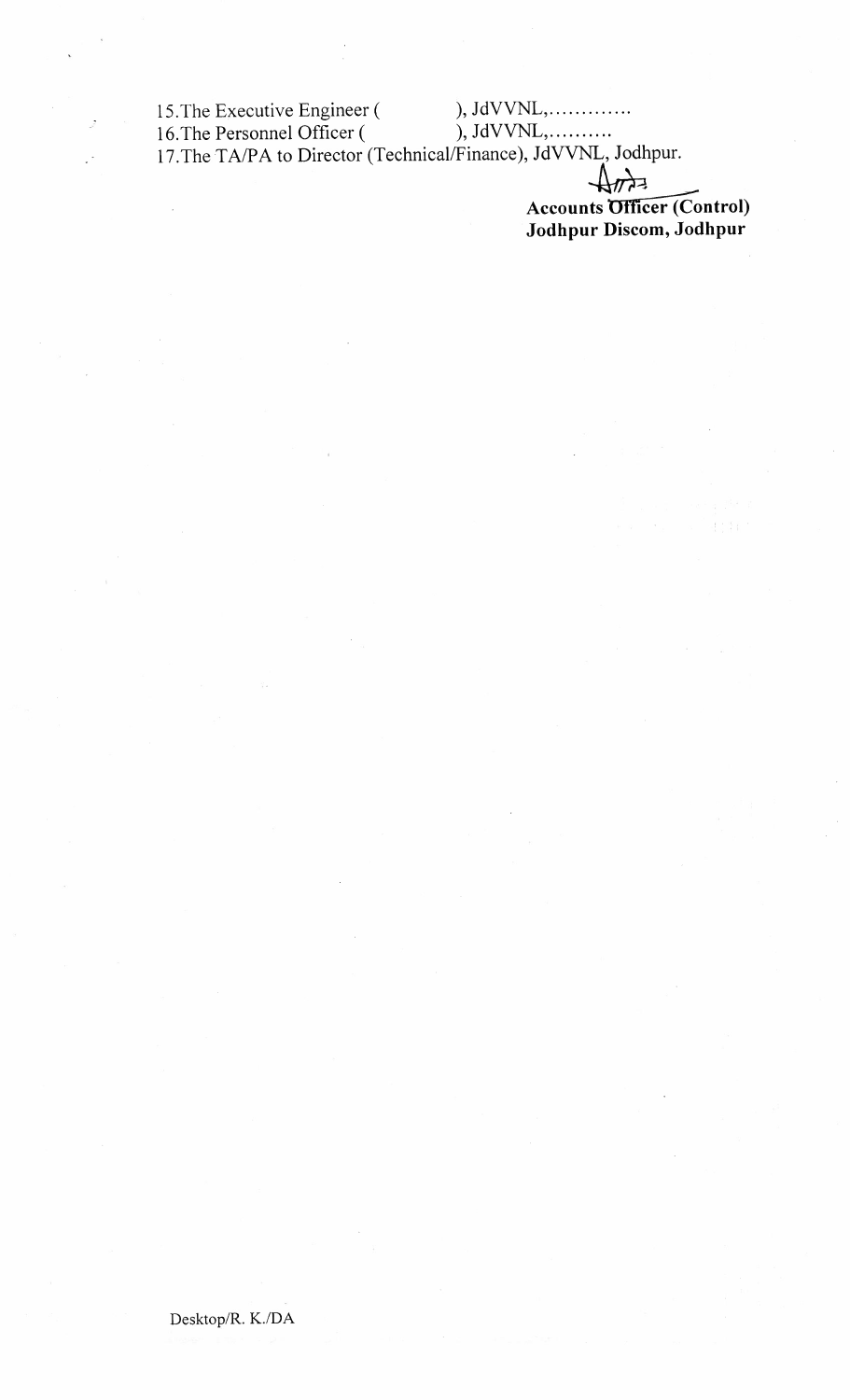#### **GOVERNMENT OF RAJASTHAN FINANCE DEPARTMENT (RULES DIVISION)**

' ..

## **No.F .12(8)FD(Rules)/2017 Jaipur, dated :** *3* 0 *MA* f? *<sup>2022</sup>*

#### **ORDER**

#### **Sub: Grant of Dearness Relief to State Government Pensioners.**

The Governor is pleased to order that the existing rate of Dearness Relief sanctioned vide Finance Department Order of even number dated 25-10-2021 to the State Government Pensioners who are in receipt of superannuation, retiring, invalid, compensation, family and extraordinary pension etc. shall be revised from 31 % to 34% with effect from 01-01-2022.

For the purpose of this order -

- (i) Pension/Family Pension in the case of pre-01-01-2016 retirees and where Family Pension was sanctioned prior to 01-01-2016, means the Revised Pension or Revised Family Pension, as the case may be, effective from 01-01-2016 in terms of Finance Department Memorandum No. F.12(6)FD(Rules)/2017 dated 30-10-2017 as amended vide Order No. F.12(6)FD(Rules)/ 2017 dated 09-12-2017 and F.12(6)FD(Rules)/ 2017 Pt.-1 dated 06-06-2018.
- (ii) In the case of pensioners who retire from service on or after 01-01-2017 or where family pension is sanctioned for the first time on or after 01-01-2017: Pension/Family Pension means the Basic Pension/Basic Family Pension, as the case may be. in terms of Finance Department Notification No. F.12(6)FD(Rules)/ 2017 dated 30-10-2017 as amended vide Order No. F.12(6)FD(Rules)/ 2017 dated 09-12-2017.
- (iii) Dearness Relief will also be admissible on the additional quantum of pension / family pension allowed to the pensioners who have attained the age of 80 years and above.
- (iv) Payment of Dearness Relief involving a fraction of a rupee shall be rounded off to the next higher rupee.
- (v) Other provisions governing grant of dearness relief to pensioners) such as regulation of dearness relief during employment/reemployment, regulation of dearness relief where more than one pension is drawn etc., will remain unchanged.
- (vi) This order shall also be applicable in case of Pensioners/Family Pensioners who arein receipt of provisional pension. e <u>i</u>n r<br>·<sup>\*</sup>

 $\text{Contd}_{\text{max}}$  2

C:\JS-il\DA\DA\_Order\_Jan\_2022.docx